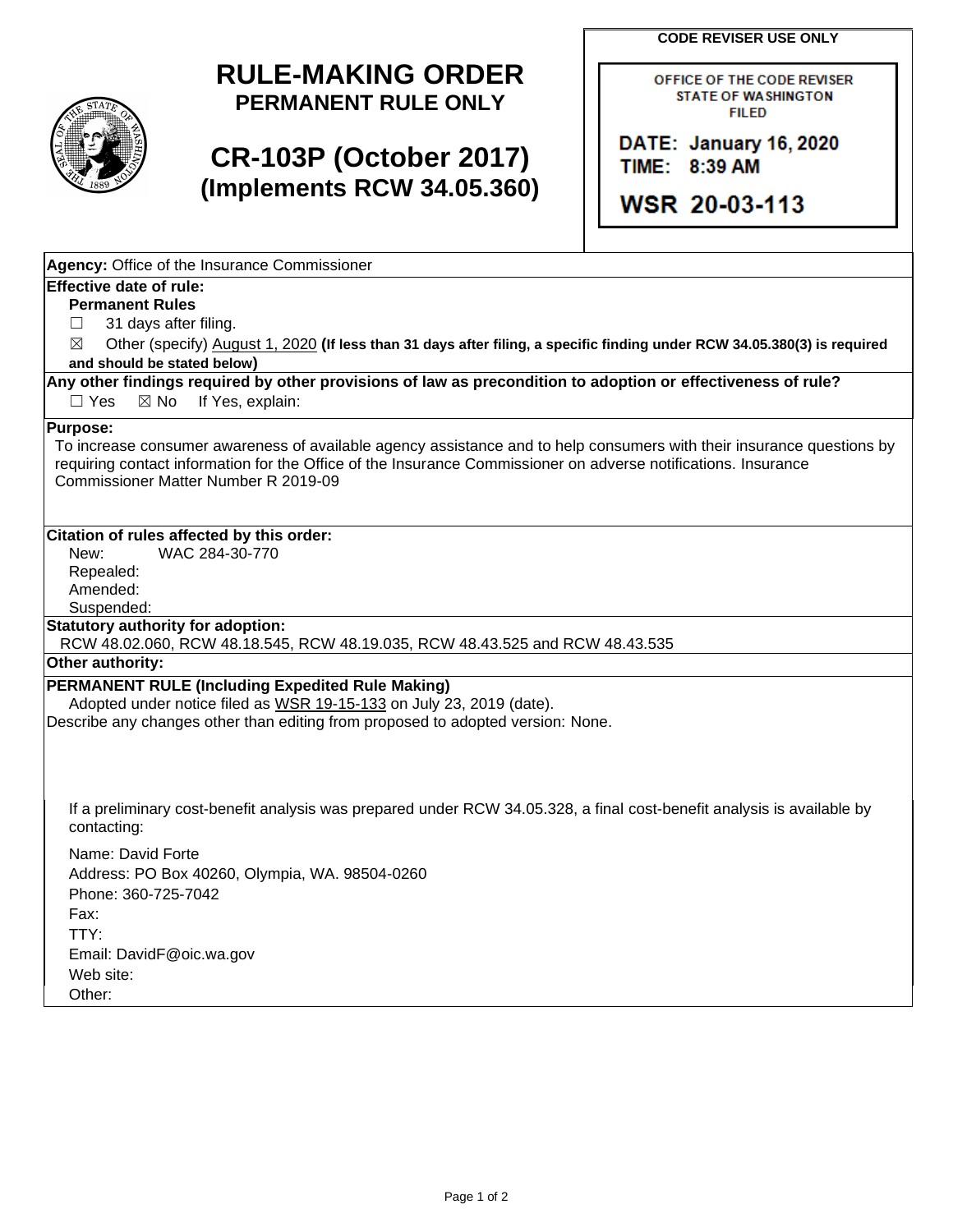| If any category is left blank, it will be calculated as zero.<br><b>Note:</b><br>No descriptive text.                                  |            |              |              |  |          |  |  |
|----------------------------------------------------------------------------------------------------------------------------------------|------------|--------------|--------------|--|----------|--|--|
| Count by whole WAC sections only, from the WAC number through the history note.<br>A section may be counted in more than one category. |            |              |              |  |          |  |  |
| The number of sections adopted in order to comply with:                                                                                |            |              |              |  |          |  |  |
| Federal statute:                                                                                                                       | New        |              | Amended      |  | Repealed |  |  |
| Federal rules or standards:                                                                                                            | New        |              | Amended      |  | Repealed |  |  |
| Recently enacted state statutes:                                                                                                       | New        |              | Amended      |  | Repealed |  |  |
| The number of sections adopted at the request of a nongovernmental entity:                                                             |            |              |              |  |          |  |  |
|                                                                                                                                        | <b>New</b> |              | Amended      |  | Repealed |  |  |
| The number of sections adopted on the agency's own initiative:<br><b>New</b><br>Amended<br>$\mathbf 1$<br>Repealed                     |            |              |              |  |          |  |  |
|                                                                                                                                        |            |              |              |  |          |  |  |
| The number of sections adopted in order to clarify, streamline, or reform agency procedures:                                           |            |              |              |  |          |  |  |
|                                                                                                                                        | New        |              | Amended      |  | Repealed |  |  |
| The number of sections adopted using:                                                                                                  |            |              |              |  |          |  |  |
| Negotiated rule making:                                                                                                                | New        |              | Amended      |  | Repealed |  |  |
| Pilot rule making:                                                                                                                     | New        |              | Amended      |  | Repealed |  |  |
| Other alternative rule making:                                                                                                         | New        | $\mathbf{1}$ | Amended      |  | Repealed |  |  |
| Date Adopted: January 16, 2020                                                                                                         |            | Signature:   |              |  |          |  |  |
| Name: Mike Kreidler                                                                                                                    |            |              | Mihe Kreiche |  |          |  |  |
| <b>Title: Insurance Commissioner</b>                                                                                                   |            |              |              |  |          |  |  |